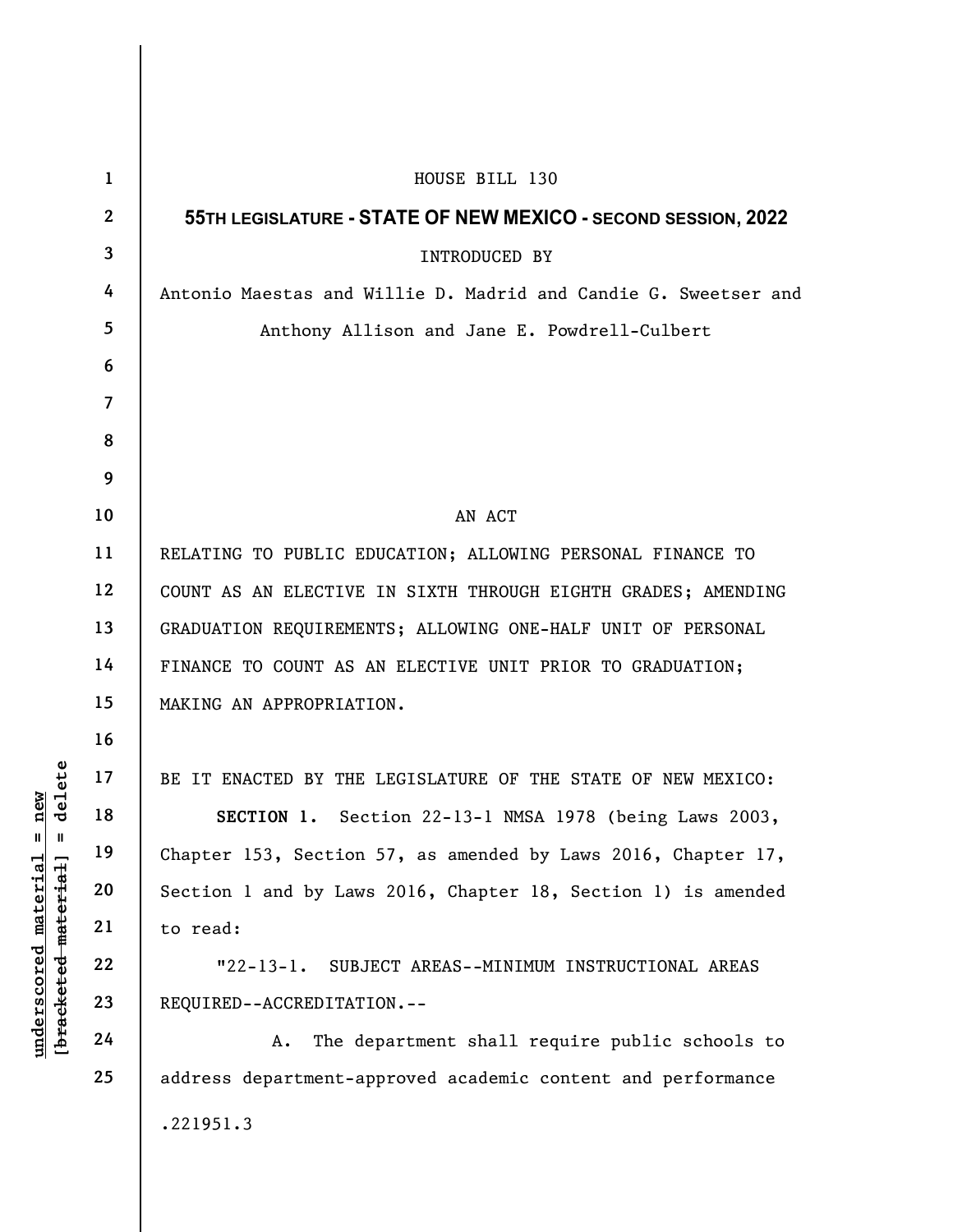standards when instructing in specific department-required subject areas as provided in this section. A public school or school district failing to meet these minimum requirements shall not be accredited by the department.

B. All kindergarten through third grade classes shall provide daily instruction in reading and language arts skills, including phonemic awareness, phonics and comprehension, and in mathematics. Students in kindergarten and first grades shall be screened and monitored for progress in reading and language arts skills, and students in second grade shall take diagnostic tests on reading and language arts skills.

C. All first, second and third grade classes shall provide instruction in art, music and a language other than English, and instruction that meets content and performance standards shall be provided in science, social studies, physical education and health education.

understand material education and<br>  $\begin{bmatrix}\n1 & 1 & 1 & 1 \\
0 & 1 & 1 & 1 & 1 \\
0 & 0 & 0 & 0 & 0 \\
0 & 0 & 0 & 0 & 0 \\
0 & 0 & 0 & 0 & 0 \\
0 & 0 & 0 & 0 & 0 \\
0 & 0 & 0 & 0 & 0 \\
0 & 0 & 0 & 0 & 0 \\
0 & 0 & 0 & 0 & 0 \\
0 & 0 & 0 & 0 & 0 \\
0 & 0 & 0 & 0 & 0 \\
0 & 0 & 0 & 0 & 0 \\
0 & 0 & 0 & 0 & 0 \\$ D. In fourth through eighth grades, instruction that meets academic content and performance standards shall be provided in the following subject areas:

(1) reading and language arts skills, with an emphasis on writing and editing for at least one year and an emphasis on grammar and writing for at least one year;

(2) mathematics;

(3) language other than English;

 $- 2 -$ 

.221951.3

1

2

3

4

5

6

7

8

9

10

11

12

13

14

15

16

17

18

19

20

21

22

23

24

25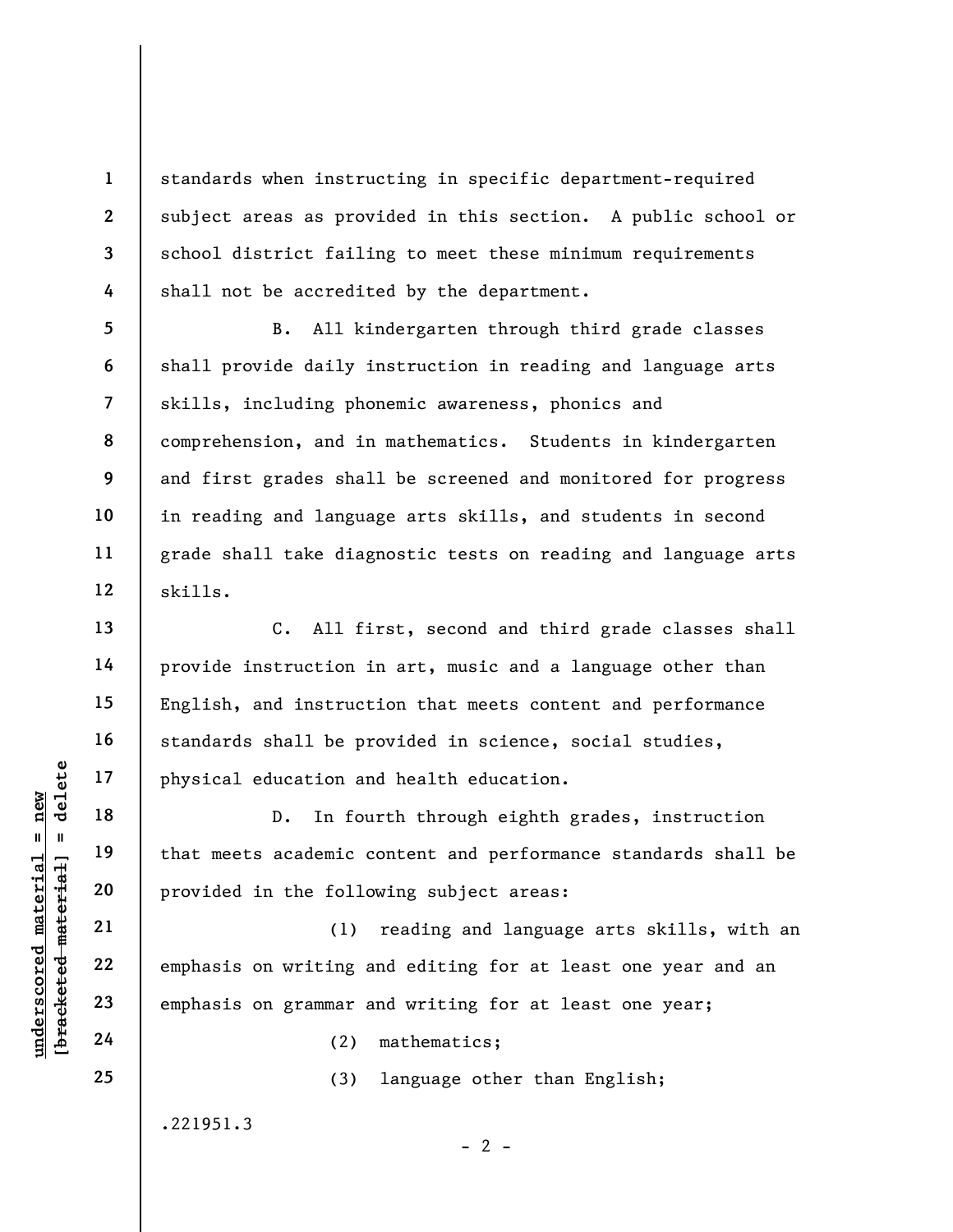|                                             | $\mathbf{1}$   | (4)<br>communication skills;                                     |
|---------------------------------------------|----------------|------------------------------------------------------------------|
|                                             | $\mathbf{2}$   | (5)<br>science;                                                  |
|                                             | $\mathbf{3}$   | (6)<br>art;                                                      |
|                                             | 4              | (7)<br>music;                                                    |
|                                             | 5              | social studies;<br>(8)                                           |
|                                             | 6              | New Mexico history;<br>(9)                                       |
|                                             | $\overline{7}$ | (10)<br>United States history;                                   |
|                                             | 8              | geography;<br>(11)                                               |
|                                             | 9              | physical education; and<br>(12)                                  |
|                                             | 10             | health education.<br>(13)                                        |
|                                             | 11             | Ε.<br>[Beginning with the 2008-2009 school year] In              |
|                                             | 12             | eighth grade, algebra 1 shall be offered in regular classroom    |
|                                             | 13             | settings or through online courses or agreements with high       |
|                                             | 14             | schools.                                                         |
|                                             | 15             | In fourth through eighth grades, school<br>$F$ .                 |
|                                             | 16             | districts shall offer electives that contribute to academic      |
| delete                                      | 17             | growth and skill development and provide career and technical    |
| new                                         | 18             | education.<br>In sixth through eighth grades, media literacy and |
| $\mathbf{II}^-$<br>Ш                        | 19             | personal finance may be offered as [an elective] electives.      |
|                                             | 20             | In ninth through twelfth grades, instruction<br>G.               |
|                                             | 21             | that meets academic content and performance standards shall be   |
| underscored material<br>[bracketed material | 22             | provided in health education.                                    |
|                                             | 23             | All health education courses shall include:<br>н.                |
|                                             | 24             | age-appropriate sexual abuse and assault<br>(1)                  |
|                                             | 25             | awareness and prevention training that meets department          |
|                                             |                | .221951.3                                                        |
|                                             |                | $-3 -$                                                           |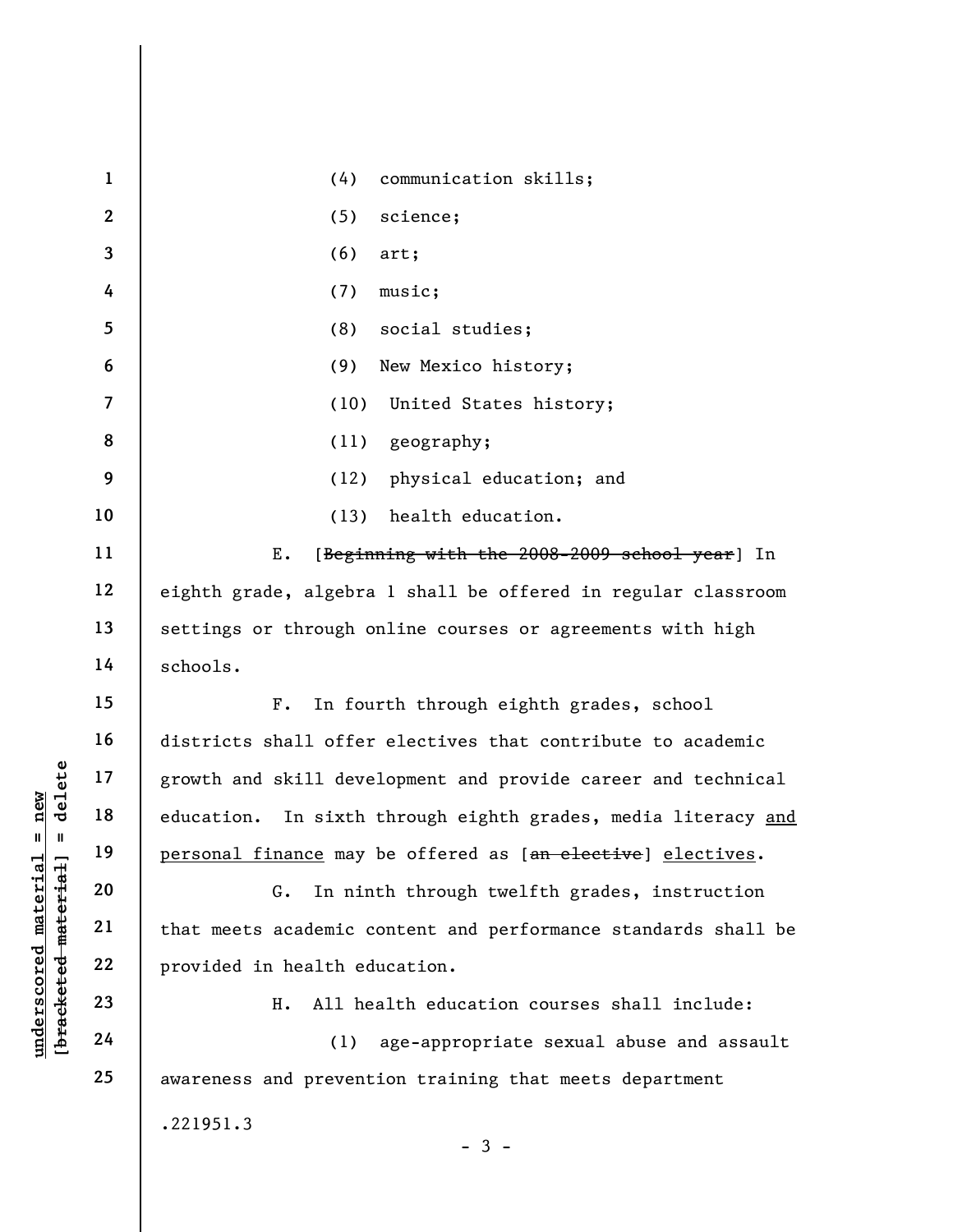8 standards developed in consultation with the federal centers for disease control and prevention that are based on evidencebased methods that have proven to be effective; and (2) lifesaving skills training that follows nationally recognized guidelines for hands-on psychomotor skills cardiopulmonary resuscitation training. Students shall be trained to recognize the signs of a heart attack, use an automated external defibrillator and perform the Heimlich maneuver for choking victims. The secretary shall promulgate rules to provide for the:

(a) use of the following instructors for the training provided pursuant to this paragraph: 1) school nurses, health teachers and athletic department personnel as instructors; and 2) any qualified persons volunteering to provide training at no cost to the school district that the school district determines to be eligible to offer instruction pursuant to this paragraph; and

underscored material = new [bracketed material] = delete (b) approval of training and instructional materials related to the training established pursuant to this paragraph in both English and Spanish."

SECTION 2. Section 22-13-1.1 NMSA 1978 (being Laws 1986, Chapter 33, Section 5, as amended) is amended to read: "22-13-1.1. GRADUATION REQUIREMENTS.--

A. At the end of grades eight through eleven, each student shall prepare an interim next-step plan that sets forth .221951.3  $- 4 -$ 

1

2

3

4

5

6

7

9

10

11

12

13

14

15

16

17

18

19

20

21

22

23

24

25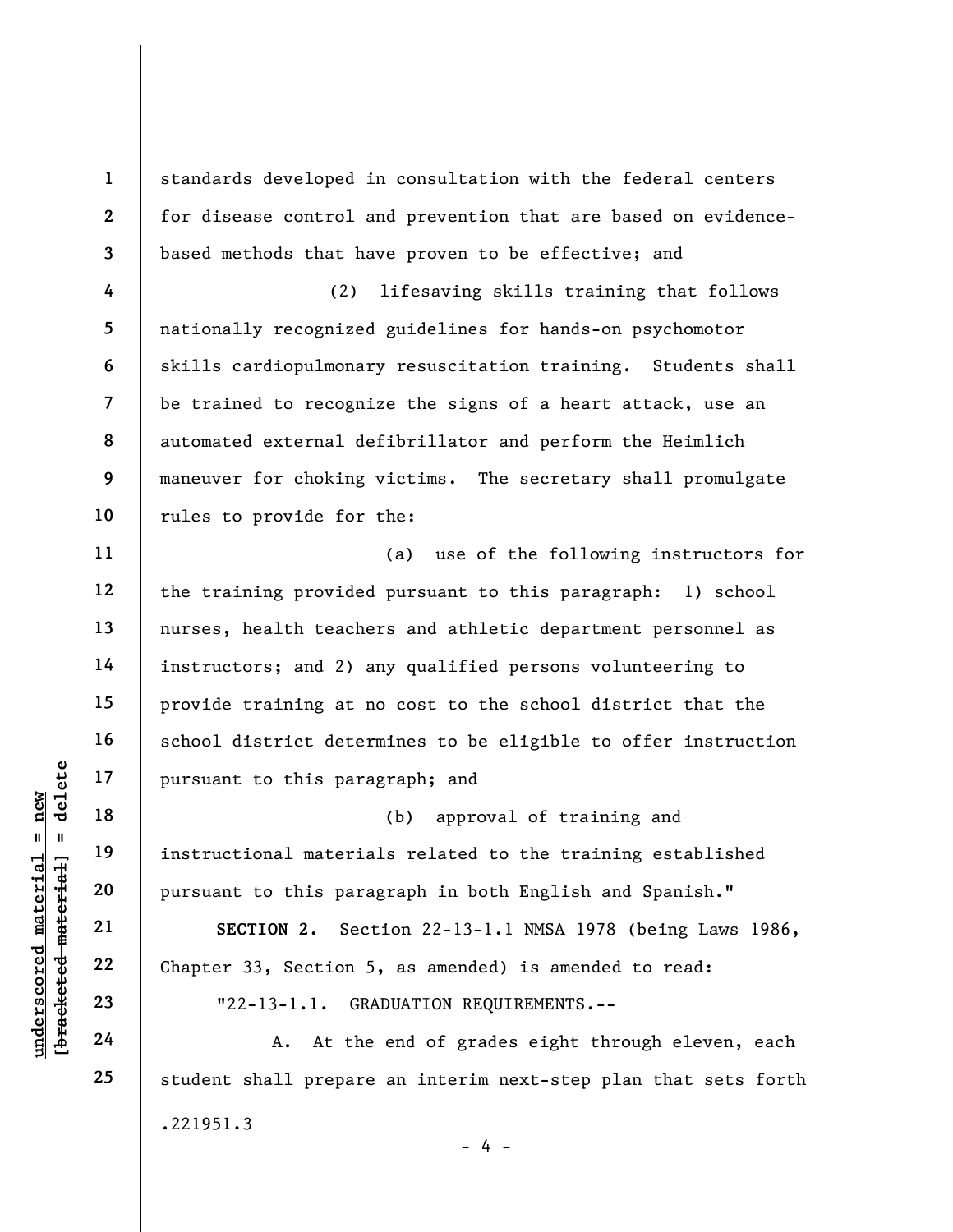the coursework for the grades remaining until high school graduation. Each year's plan shall explain any differences from previous interim next-step plans, shall be filed with the principal of the student's high school and shall be signed by the student, the student's parent and the student's guidance counselor or other school official charged with coursework planning for the student.

B. Each student must complete a final next-step plan during the senior year and prior to graduation. The plan shall be filed with the principal of the student's high school and shall be signed by the student, the student's parent and the student's guidance counselor or other school official charged with coursework planning for the student.

C. An individualized education program that meets the requirements of Subsections A and B of this section and that meets all applicable transition and procedural requirements of the federal Individuals with Disabilities Education Act for a student with a disability shall satisfy the next-step plan requirements of this section for that student.

underscore of the fitting and the material of the fitting in the matterial school student has the contract of contract as assessments, as avail informed about: D. A local school board shall ensure that each high school student has the opportunity to develop a next-step plan based on reports of college and workplace readiness assessments, as available, and other factors and is reasonably informed about:

.221951.3

(1) curricular and course options, including

 $- 5 -$ 

1

2

3

4

5

6

7

8

9

10

11

12

13

14

15

16

17

18

19

20

21

22

23

24

25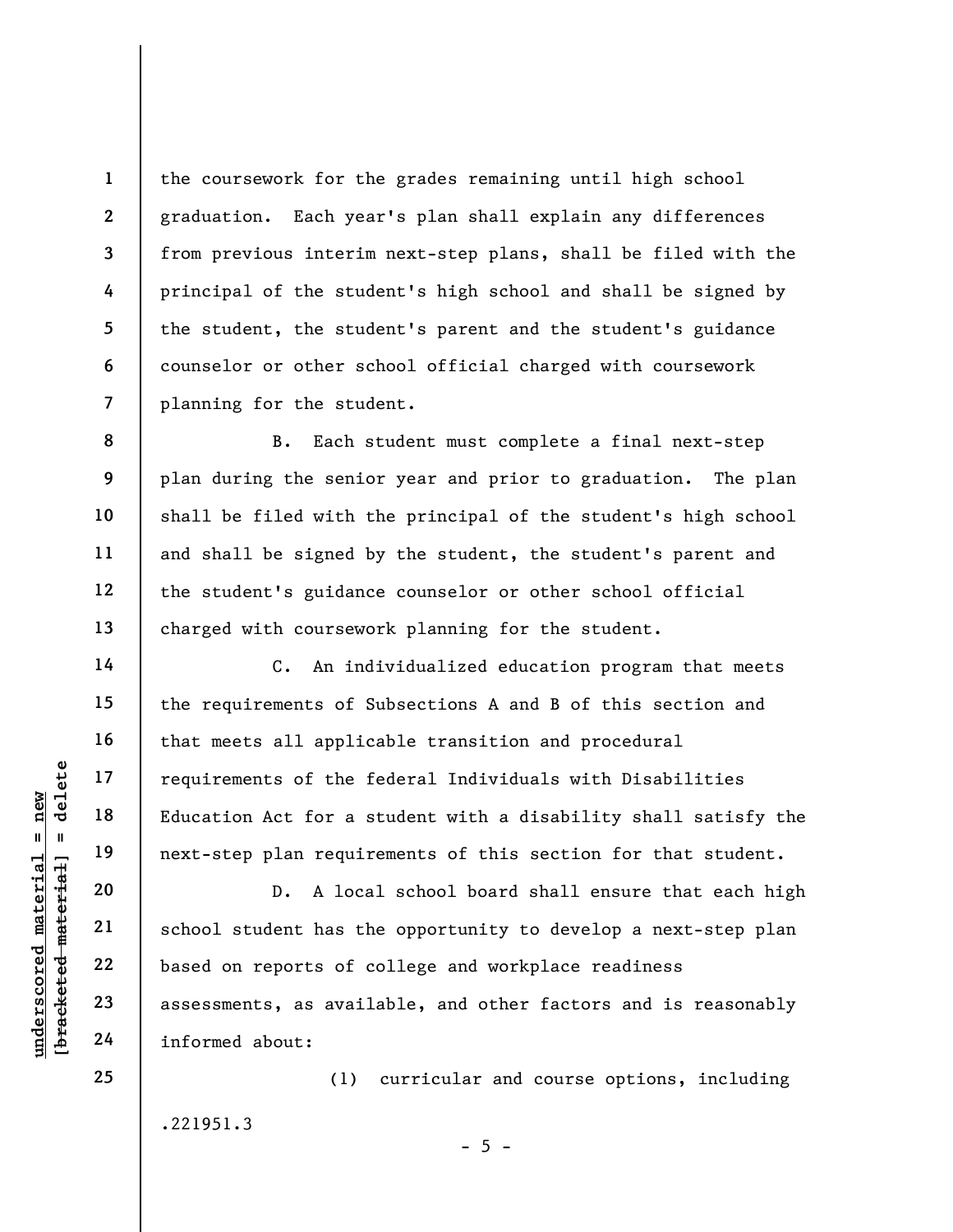understand material material experience of this section; and<br>
understand the section; and<br>
understand the succe<br>
who been the succe<br>
by December 15, to the<br>
23<br>
and the governor.<br>
24<br>
F. Once a 1 2 3 4 5 6 7 8 9 10 11 12 13 14 15 16 17 18 19 20 21 22 23 24 25 honors or advanced placement courses, dual-credit courses, distance learning courses, career clusters and career pathways, pre-apprenticeship programs or remediation programs that the college and workplace readiness assessments indicate to be appropriate; (2) opportunities available that lead to different post-high-school options; and (3) alternative opportunities available if the student does not finish a planned curriculum. E. The secretary shall: (1) establish specific accountability standards for administrators, counselors, teachers and school district staff to ensure that every student has the opportunity to develop a next-step plan; (2) promulgate rules for accredited private schools in order to ensure substantial compliance with the provisions of this section; (3) monitor compliance with the requirements of this section; and (4) compile such information as is necessary to evaluate the success of next-step plans and report annually, by December 15, to the legislative education study committee and the governor. F. Once a student has entered ninth grade, the graduation requirements shall not be changed for that student .221951.3  $- 6 -$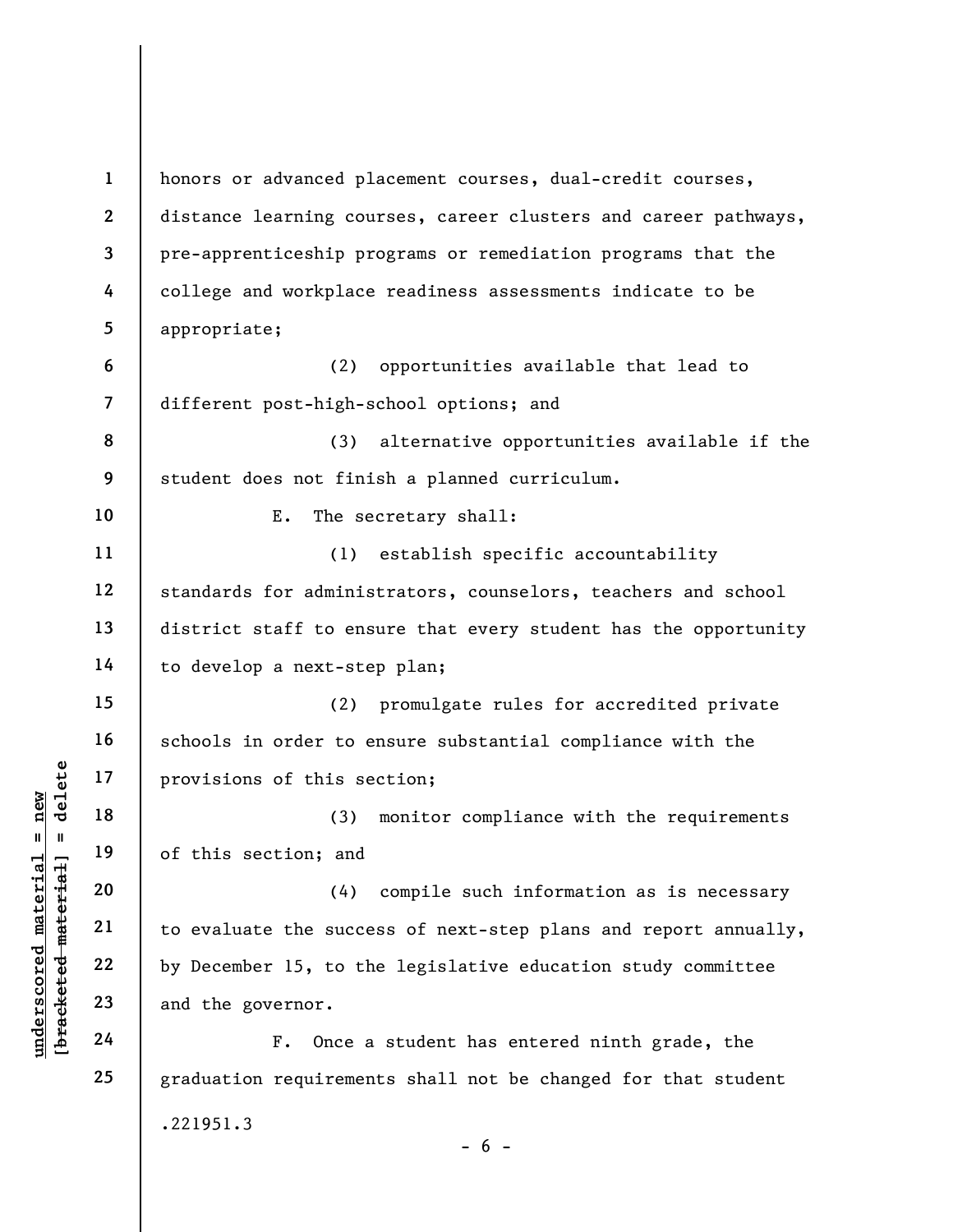$\begin{array}{c|c|c|c} \mathbf{u} & \mathbf{u} & \mathbf{v} & \mathbf{v} & \mathbf{v} & \mathbf{v} & \mathbf{v} & \mathbf{v} & \mathbf{v} & \mathbf{v} & \mathbf{v} & \mathbf{v} & \mathbf{v} & \mathbf{v} & \mathbf{v} & \mathbf{v} & \mathbf{v} & \mathbf{v} & \mathbf{v} & \mathbf{v} & \mathbf{v} & \mathbf{v} & \mathbf{v} & \mathbf{v} & \mathbf{v} & \mathbf{v} & \mathbf{v} & \mathbf{v} & \mathbf{v} & \mathbf{$ 1 2 3 4 5 6 7 8 9 10 11 12 13 14 15 16 17 18 19 20 21 22 23 24 25 from the requirements specified in the law at the time the student entered ninth grade. [G. Successful completion of a minimum of twentythree units aligned to the state academic content and performance standards shall be required for graduation. These units shall be as follows: (1) four units in English, with major emphasis on grammar and literature; (2) three units in mathematics, at least one of which is equivalent to the algebra 1 level or higher; (3) two units in science, one of which shall have a laboratory component; provided, however, that with students entering the ninth grade beginning in the 2005-2006 school year, three units in science shall be required, one of which shall have a laboratory component; (4) three units in social science, which shall include United States history and geography, world history and geography and government and economics; (5) one unit in physical education; (6) one unit in communication skills or business education, with a major emphasis on writing and speaking and that may include a language other than English; (7) one-half unit in New Mexico history for students entering the ninth grade beginning in the 2005-2006 school year; and .221951.3 - 7 -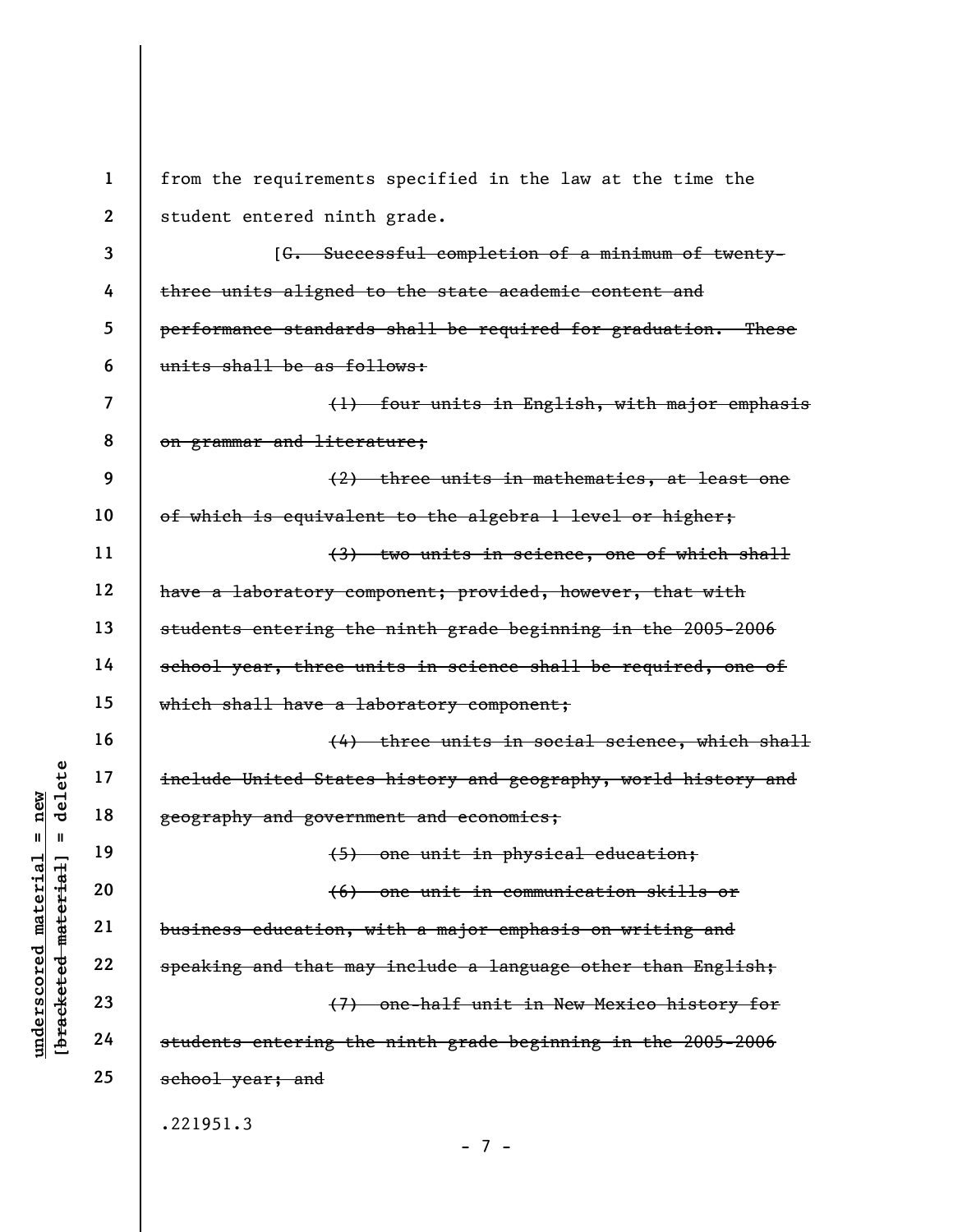under 17<br>
allow students who superior allow students who superior allow students who superior allow students who superior and the calculation of<br>
allow students who superior and the calculation of  $\begin{array}{c|c} \n\text{Equation of} & \text{Equation$ 2 3 4 5 6 7 8 9 10 11 12 13 14 15 16 17 18 19 20 21 22 23 24 25 elective units for students entering the ninth grade in the 2005-2006 school year that meet department content and performance standards. Student service learning shall be offered as an elective. Financial literacy shall be offered as an elective. Pre-apprenticeship programs may be offered as electives. Media literacy may be offered as an elective. H. For students entering the ninth grade beginning in the 2009-2010 school year] G. At least one of the units required for graduation shall be earned as an advanced placement or honors course, a dual-credit course offered in cooperation with an institution of higher education or a distance learning course.  $[\frac{1}{\sqrt{1}}]$  H. The department shall establish a procedure for students to be awarded credit through completion of specified career technical education courses for certain graduation requirements, and school districts may choose to allow students who successfully complete an industry-recognized credential, certificate or degree to receive additional weight in the calculation of the student's grade point average.  $[J<sub>r</sub>]$  I. Successful completion of the requirements of the New Mexico diploma of excellence shall be required for graduation [for students entering the ninth grade beginning in the 2009-2010 school year]. Successful completion of a minimum of twenty-four units aligned to the state academic content and .221951.3

(8) nine elective units and seven and one-half

1

- 8 -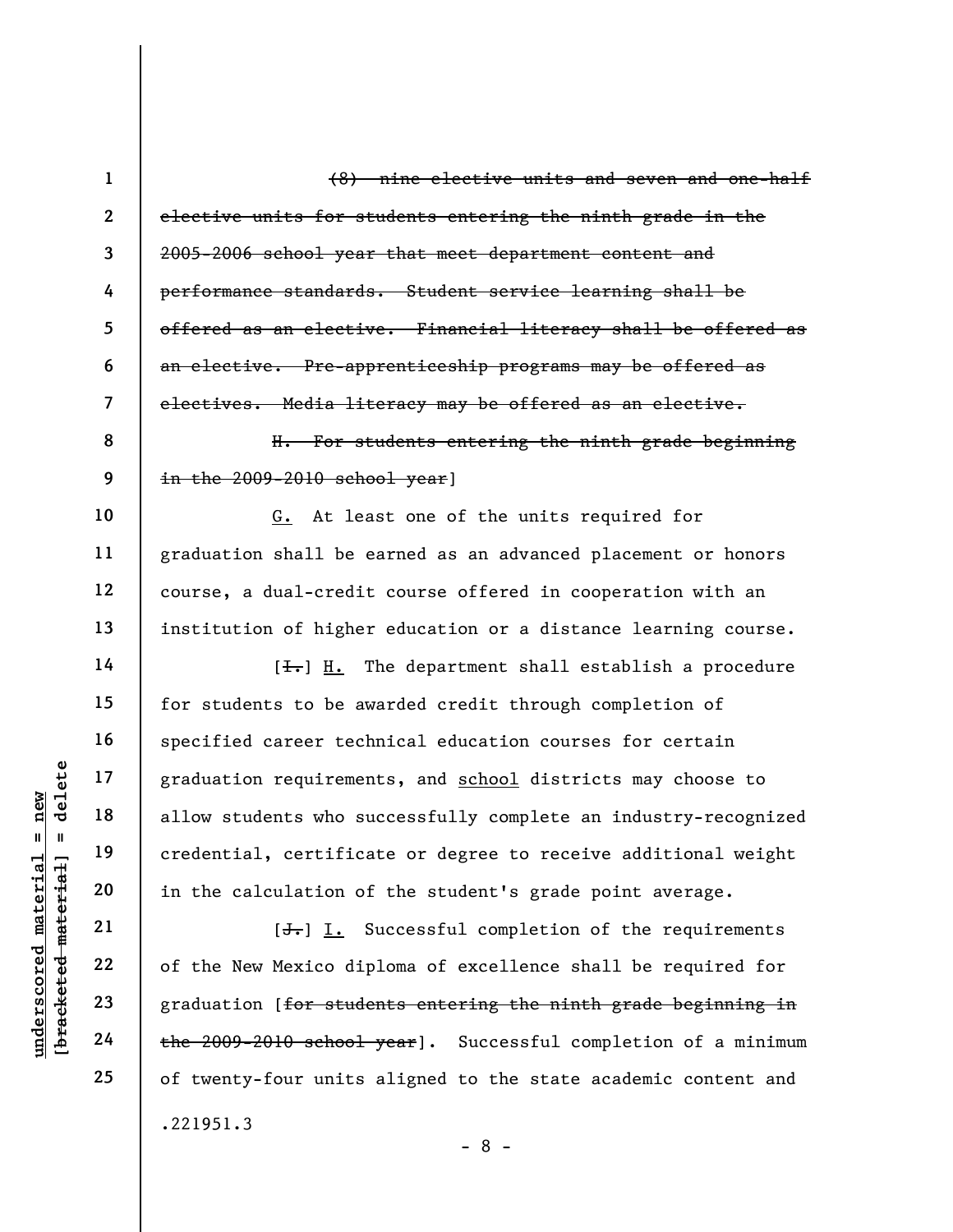1 2 3 4 5 6 7 8 9 10 11 12 13 14 15 16 17 performance standards shall be required to earn a New Mexico diploma of excellence. These units shall be as follows: (1) four units in English, with major emphasis on grammar, nonfiction writing and literature; provided that department-approved work-based training or career and technical education courses that meet state English academic content performance standards shall qualify as one of the four required English units; (2) four units in mathematics, of which one shall be the equivalent to or higher than the level of algebra 2, unless the parent has submitted written, signed permission for the student to complete a lesser mathematics unit; and provided that a [financial literacy] personal finance course or department-approved work-based training or career and technical education course that meets state mathematics academic content and performance standards shall qualify as one of the four required mathematics units;

underscored mathematics<br>  $\begin{bmatrix}\n1 & 1 & 1 & 1 \\
0 & 1 & 0 & 0 \\
0 & 0 & 0 & 0 \\
0 & 0 & 0 & 0 \\
0 & 0 & 0 & 0 \\
0 & 0 & 0 & 0 \\
0 & 0 & 0 & 0 \\
0 & 0 & 0 & 0 \\
0 & 0 & 0 & 0 \\
0 & 0 & 0 & 0 \\
0 & 0 & 0 & 0 \\
0 & 0 & 0 & 0 \\
0 & 0 & 0 & 0 \\
0 & 0 & 0 & 0 \\
0 & 0 & 0 & 0 \\
0 & 0 & 0 & 0 \\
0 & 0 & 0 & 0 \\
0 &$ (3) three units in science, two of which shall have a laboratory component; provided that department-approved work-based training or career and technical education courses that meet state science academic content and performance standards shall qualify as one of the three required science units;

(4) three and one-half units in social science, which shall include United States history and .221951.3

18

19

20

21

22

23

24

25

 $-9 -$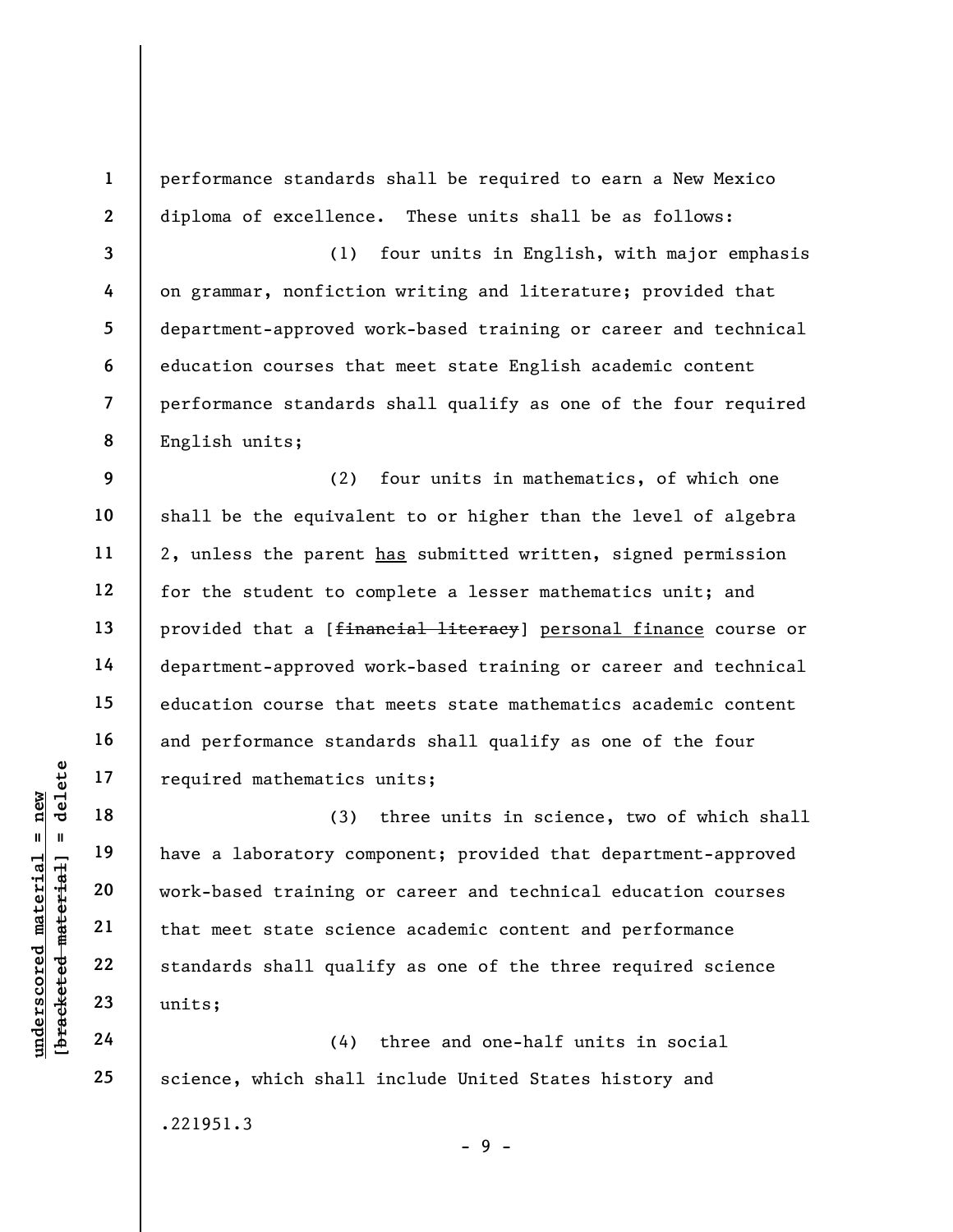underscores and the same offered as a telective<br>  $\begin{array}{c|c|c|c} \multicolumn{1}{c|}{\text{all}} & \multicolumn{1}{c}{\text{all}} & \multicolumn{1}{c}{\text{offerred as an electric}} \ \hline \multicolumn{1}{c}{\text{all}} & \multicolumn{1}{c}{\text{all}} & \multicolumn{1}{c}{\text{all}} & \multicolumn{1}{c}{\text{electives.} & \text{Media} & \text{lit} \ \hline \multicolumn{1}{c}{\text{all}} & \multicolumn{1}{c}{\text{al}}$ 1 2 3 4 5 6 7 8 9 10 11 12 13 14 15 16 17 18 19 20 21 22 23 24 25 geography, world history and geography, government and economics and one-half unit of New Mexico history; (5) one unit in physical education, as determined by each school district, which may include a physical education program that meets state content and performance standards or participation in marching band, junior reserve officers' training corps or interscholastic sports sanctioned by the New Mexico activities association or any other co-curricular physical activity; (6) one unit in one of the following: a career cluster course, workplace readiness or a language other than English; and (7) seven and one-half elective units that meet department content and performance standards. Career and technical education courses and student service learning shall be offered as [an elective. Student service learning shall be offered as an elective. Financial literacy shall be offered as an elective. Pre-apprenticeship programs may be offered as] electives. Media literacy and pre-apprenticeship programs may be offered as [an elective] electives. For students entering the ninth grade in the 2022-2023 school year, one-half unit shall be a personal finance course; the personal finance course may be used to satisfy one-half unit of an elective unit if the course is not being used to satisfy a mathematics unit.  $[K-]$  J. For students entering the eighth grade  $\overline{in}$ 

.221951.3

 $- 10 -$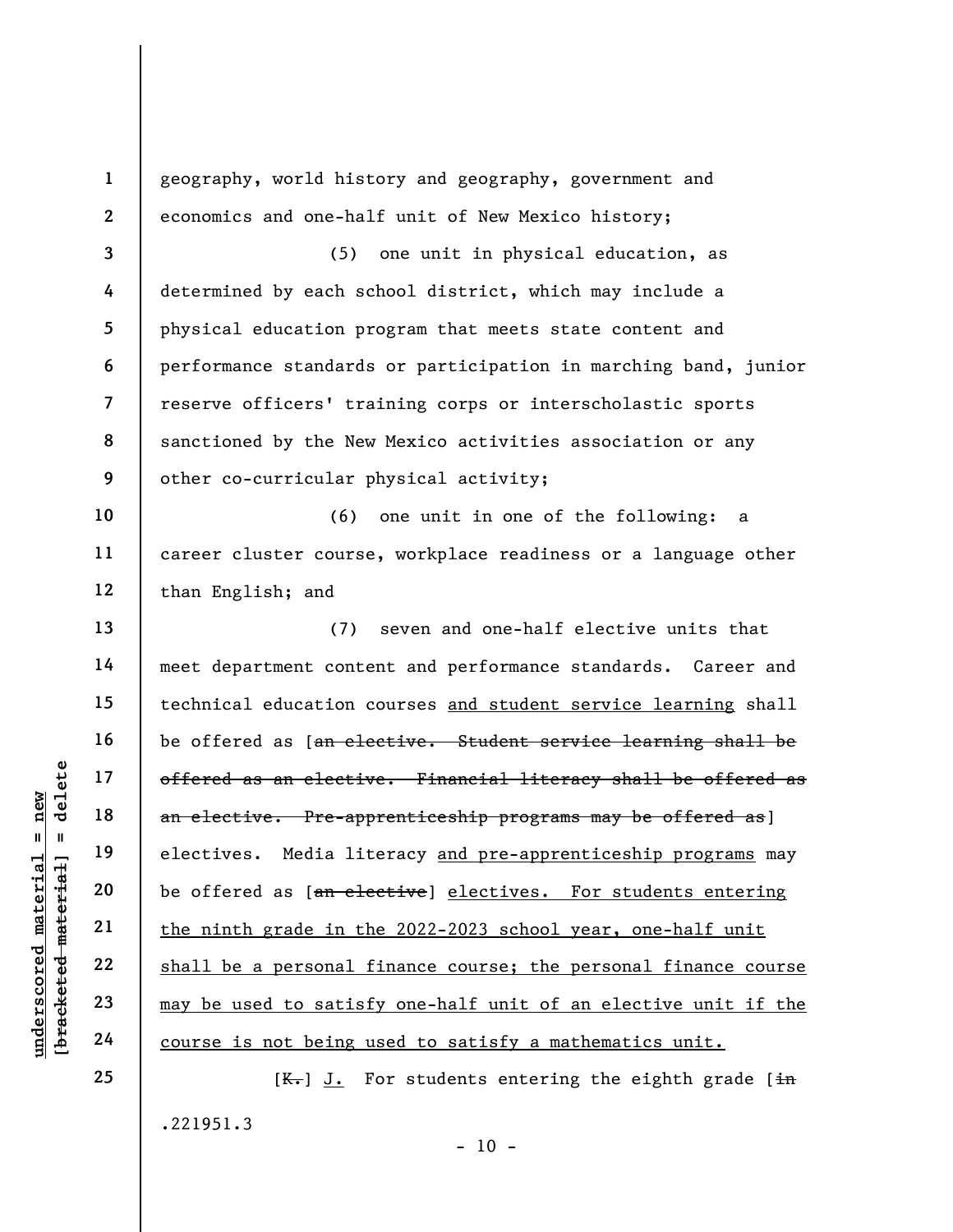1 2 3 4 5 6 7 8 9 10 the 2012-2013 school year], a course in health education is required prior to graduation. Health education may be required in either middle school or high school, as determined by the school district. [Each school district shall submit to the department by the beginning of the 2011-2012 school year a health education implementation plan for the 2012-2013 and subsequent school years, including in which grade health education will be required and how the course aligns with department content and performance standards.] Health education courses shall include:

(1) age-appropriate sexual abuse and assault awareness and prevention training that meets department standards developed in consultation with the federal centers for disease control and prevention that are based on evidencebased methods that have proven to be effective; and

underscored material = new [bracketed material] = delete (2) lifesaving skills training that follows nationally recognized guidelines for hands-on psychomotor skills cardiopulmonary resuscitation training. Students shall be trained to recognize the signs of a heart attack, use an automated external defibrillator and perform the Heimlich maneuver for choking victims. The secretary shall promulgate rules to provide for the:

(a) use of the following instructors for the training provided pursuant to this paragraph: 1) school nurses, health teachers and athletic department personnel as .221951.3

22 23 24

25

11

12

13

14

15

16

17

18

19

20

21

- 11 -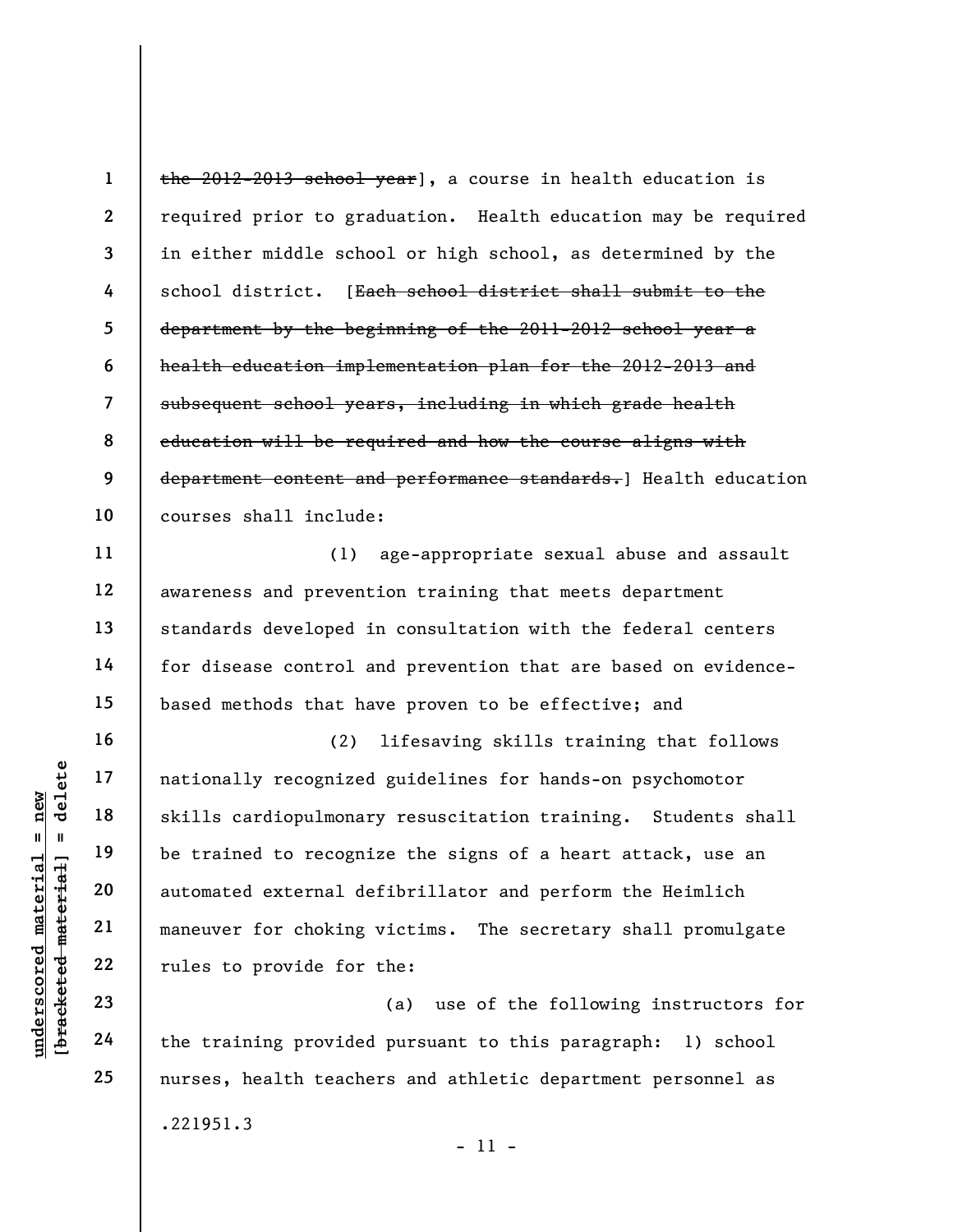underscored material = new [bracketed material] = delete 1 2 3 4 5 6 7 8 9 10 11 12 13 14 15 16 17 18 19 20 21 22 23 24 25 instructors; and 2) any qualified persons volunteering to provide training at no cost to the school district that the school district determines to be eligible to offer instruction pursuant to this paragraph; and (b) approval of training and instructional materials related to the training established pursuant to this paragraph in both English and Spanish.  $[\frac{L}{\sqrt{L}}]$  K. For students entering the ninth grade in the 2017-2018 school year and subsequent school years: (1) one of the units in mathematics required by Paragraph (2) of Subsection  $[J]$  I of this section may comprise a computer science course if taken after the student demonstrates competence in mathematics and if the course is not used to satisfy any part of the requirement set forth in Paragraph (3) of that subsection; and (2) one of the units in science required by Paragraph  $(3)$  of Subsection  $[J]$  I of this section may comprise a computer science course if taken after the student demonstrates competence in science and if the course is not used to satisfy any part of the requirement set forth in Paragraph (2) of that subsection. [M.] L. Final examinations shall be administered to all students in all classes offered for credit. [N. Until July 1, 2010, a student who has not passed a state graduation examination in the subject areas of .221951.3

 $- 12 -$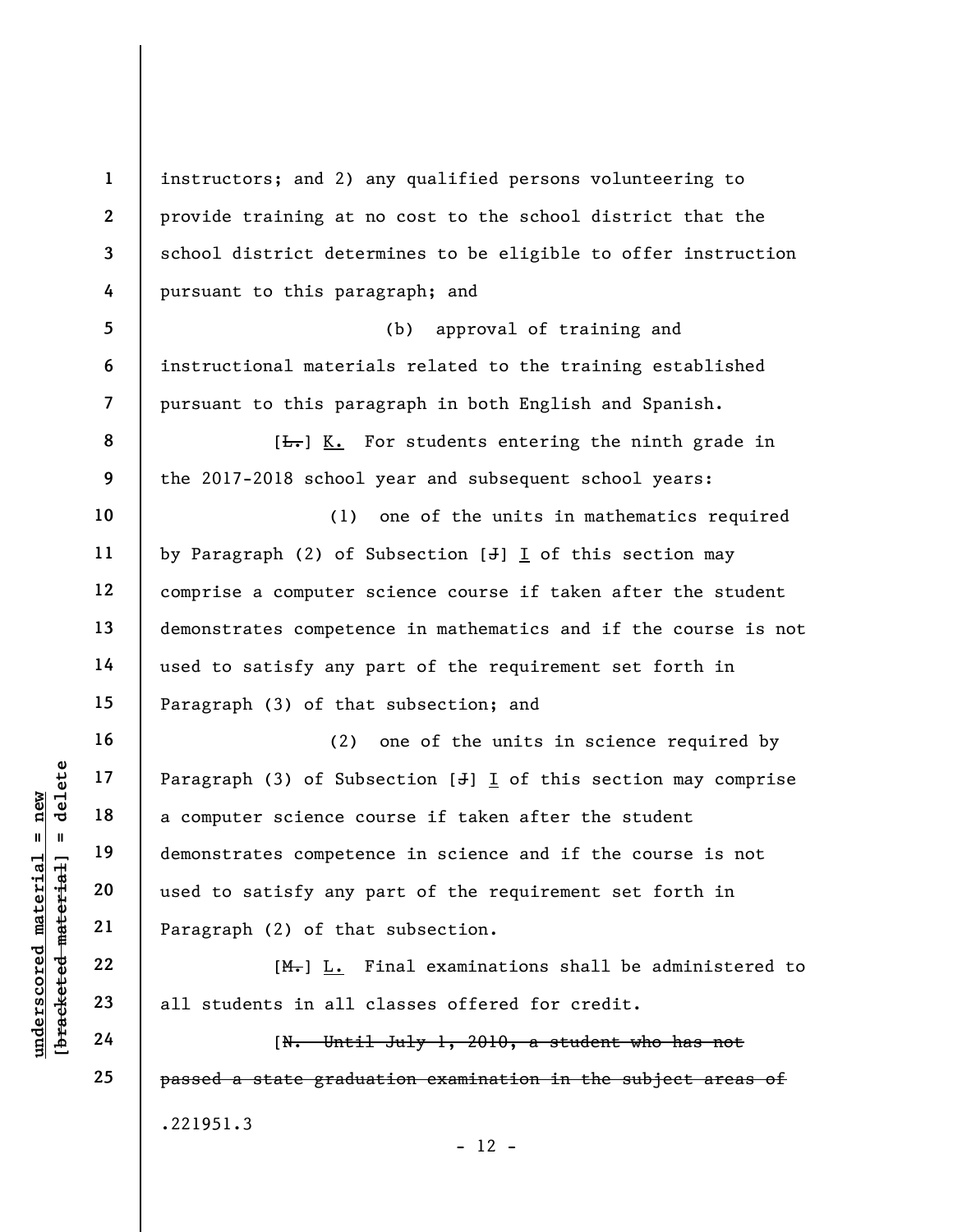1 2 3 4 5 6 7 8 9 10 11 12 13 14 15 16 17 18 reading, English, mathematics, writing, science and social science shall not receive a high school diploma. The state graduation examination on social science shall include a section on the constitution of the United States and the constitution of New Mexico. If a student exits from the school system at the end of grade twelve without having passed a state graduation examination, the student shall receive an appropriate state certificate indicating the number of credits earned and the grade completed. If within five years after a student exits from the school system the student takes and passes the state graduation examination, the student may receive a high school diploma. Any student passing the state graduation examination and completing all other requirements within five years of entering ninth grade, including a final summer session if completed by August 1, may be counted by the school system in which the student is enrolled as a high school graduate for the year in which completion and examination occur.

19

20

21

22

23

24

25

O. Beginning with the 2010-2011 school year]

 $\begin{array}{c|c|c} \mathbf{u} & \mathbf{u} & \mathbf{u} & \mathbf{v} & \mathbf{v} & \mathbf{v} & \mathbf{v} & \mathbf{v} & \mathbf{v} & \mathbf{v} & \mathbf{v} & \mathbf{v} & \mathbf{v} & \mathbf{v} & \mathbf{v} & \mathbf{v} & \mathbf{v} & \mathbf{v} & \mathbf{v} & \mathbf{v} & \mathbf{v} & \mathbf{v} & \mathbf{v} & \mathbf{v} & \mathbf{v} & \mathbf{v} & \mathbf{v} & \mathbf{v} & \mathbf{v} & \mathbf{v}$ M. A student shall not receive a New Mexico diploma of excellence if the student has not demonstrated competence in the subject areas of mathematics, reading and language arts, writing, social studies and science, including a section on the constitution of the United States and the constitution of New Mexico, based on a standards-based assessment or assessments or .221951.3

 $- 13 -$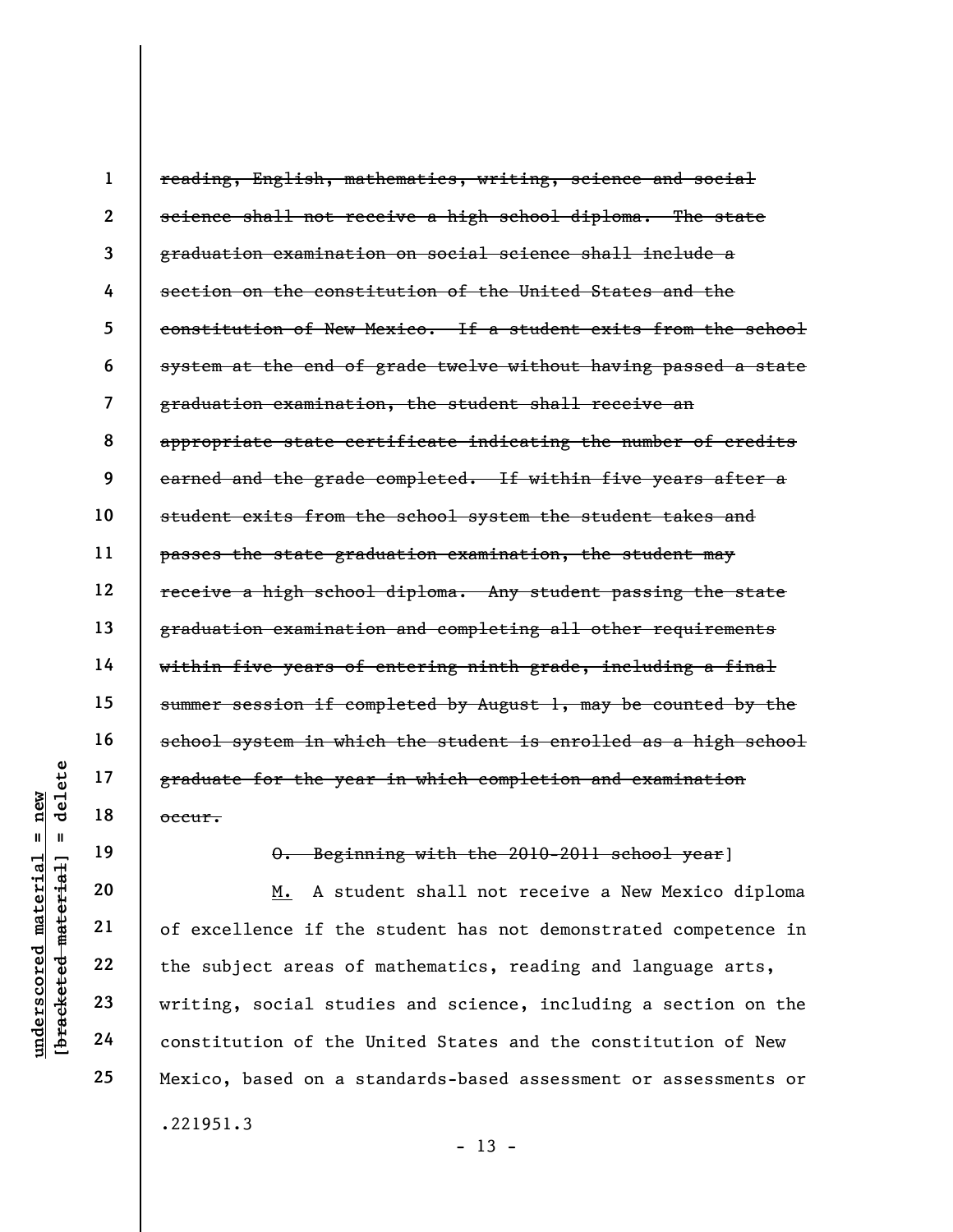1 2 3 4 5 6 7 8 9 10 11 12 13 14 15 16 17 a portfolio of standards-based indicators established by the department by rule. The standards-based assessments required in Section 22-2C-4 NMSA 1978 may also serve as the assessment required for high school graduation. If a student exits from the school system at the end of grade twelve without having satisfied the requirements of this subsection, the student shall receive an appropriate state certificate indicating the number of credits earned and the grade completed. If within five years after a student exits from the school system the student satisfies the requirements of this subsection, the student may receive a New Mexico diploma of excellence. Any student satisfying the requirements of this subsection and completing all other requirements within five years of entering ninth grade, including a final summer session if completed by August 1, may be counted by the school system in which the student is enrolled as a high school graduate for the year in which all requirements are satisfied.

 $[F-]$  N. As used in this section:

underscored to the same of the same of the same of the same of the same of the same of the same of the same of the same of the same of the same of the same of the same of the same of the same of the same of the same of the (1) "career and technical education", sometimes referred to as "vocational education", means organized programs offering a sequence of courses, including technical education and applied technology education, that are directly related to the preparation of individuals for paid or unpaid employment in current or emerging occupations requiring an industry-recognized credential, certificate or degree; .221951.3

18

19

20

21

22

23

24

25

 $- 14 -$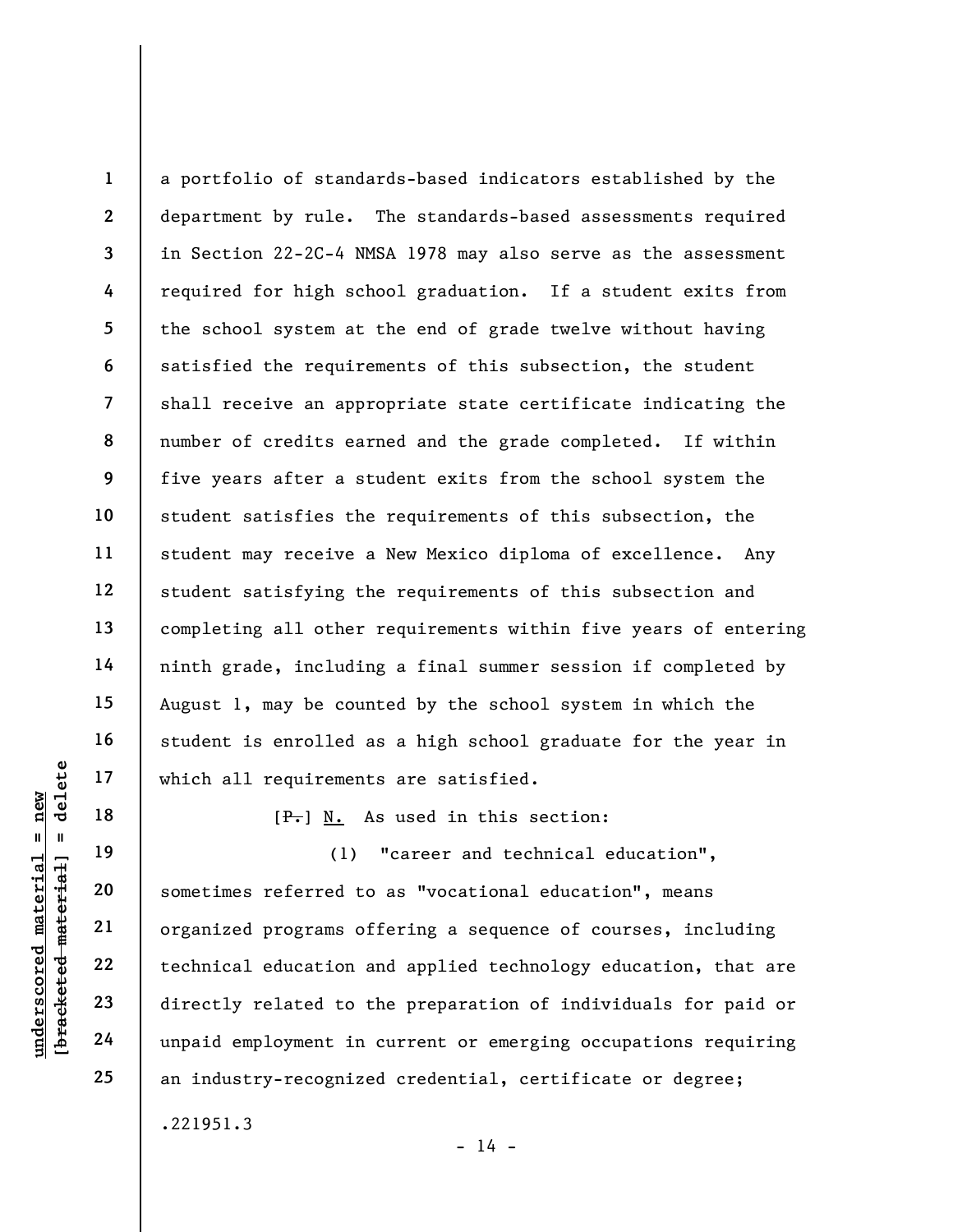|                                          | $\mathbf{1}$             | "career and technical education course"<br>(2)                  |
|------------------------------------------|--------------------------|-----------------------------------------------------------------|
|                                          | $\mathbf{2}$             | means a course with content that provides technical knowledge,  |
|                                          | $\overline{\mathbf{3}}$  | skills and competency-based applied learning and that aligns    |
|                                          | 4                        | with educational standards and expectations as defined in rule; |
|                                          | 5                        | "career cluster" means a grouping of<br>(3)                     |
|                                          | 6                        | occupations in industry sectors based on recognized             |
|                                          | $\overline{\mathcal{L}}$ | commonalities that provide an organizing tool for developing    |
|                                          | 8                        | instruction within the educational system;                      |
|                                          | 9                        | "career pathways" means a sub-grouping<br>(4)                   |
|                                          | 10                       | used as an organizing tool for curriculum design and            |
|                                          | 11                       | instruction of occupations and career specialities that share a |
|                                          | 12                       | set of common knowledge and skills for career success;          |
|                                          | 13                       | (5)<br>"final next-step plan" means a next-step                 |
|                                          | 14                       | plan that shows that the student has committed or intends to    |
|                                          | 15                       | commit in the near future to a four-year college or university, |
|                                          | 16                       | a two-year college, a trade or vocational program, an           |
| delete                                   | 17                       | internship or apprenticeship, military service or a job;        |
| new                                      | 18                       | (6)<br>"interim next-step plan" means an annual                 |
| Ш<br>ಸ                                   | 19                       | next-step plan in which the student specifies post-high-school  |
|                                          | 20                       | goals and sets forth the coursework that will allow the student |
|                                          | 21                       | to achieve those goals; and                                     |
| underscored materi<br>[bracketed materia | 22                       | "next-step plan" means an annual personal<br>(7)                |
|                                          | 23                       | written plan of studies developed by a student in a public      |
|                                          | 24                       | school or other state-supported school or institution in        |
|                                          | 25                       | consultation with the student's parent and school counselor or  |
|                                          |                          | .221951.3                                                       |

- 15 -